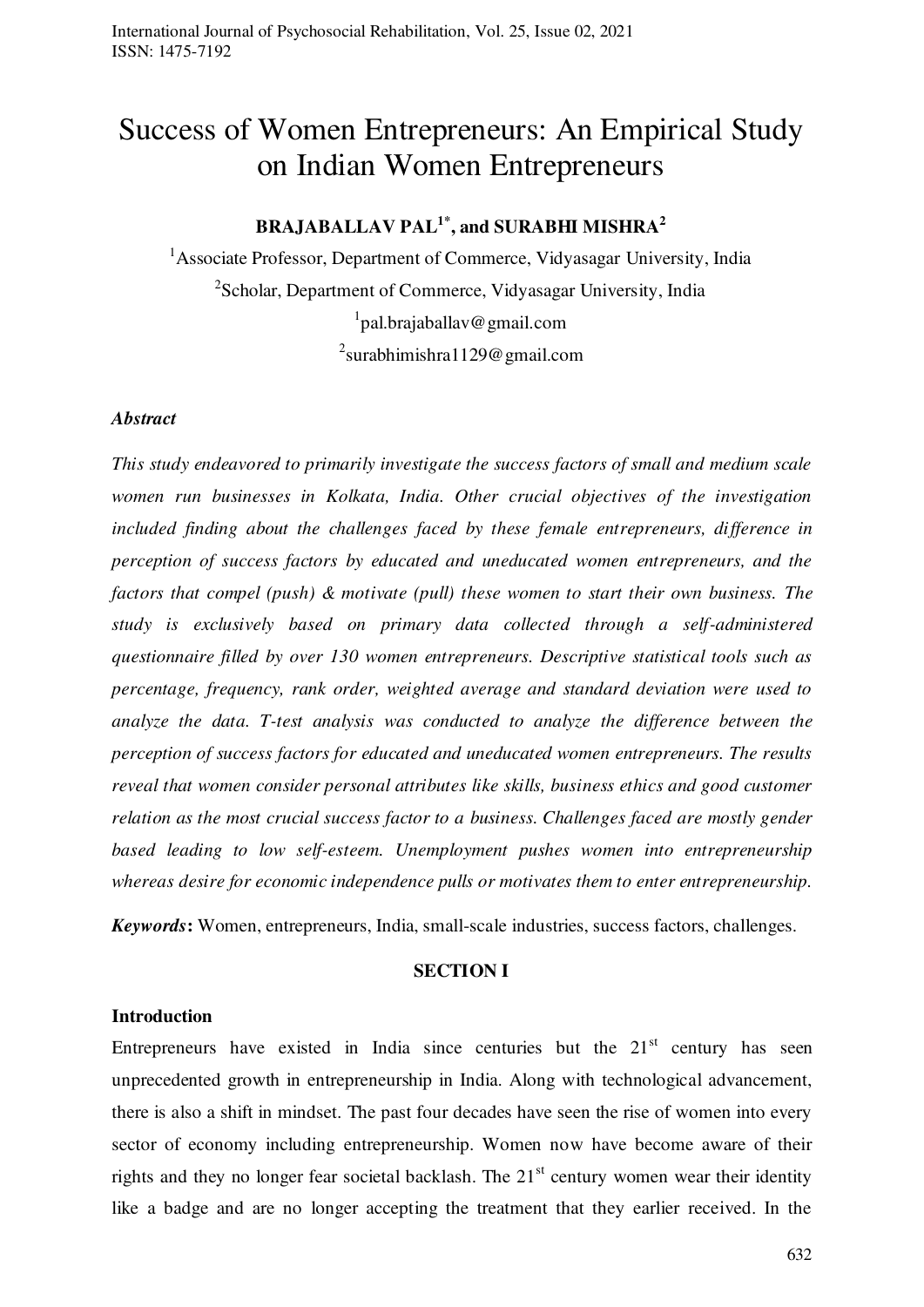competitive world of businesswomen have stepped to carve their own niche. It should not be considered that business and entrepreneurship are meant only for urban and educated women. The rural sector has a mighty role to play in development of the economy and in improving the ratio of men to women in business. The small-scale industry employs lakhs of women both from rural and urban India. The total number of women employed in small scale industries either as owners or managers is estimated to be over 2 million (Development Commissioner, MSME). About 13% of these enterprises are registered and 87% are unregistered. The total number of female employees in SSI sector is estimated to be around 33, 17,496 (Data as per MSME). There are significant schemes initiated by the Government of India with the objective of promoting female contribution to entrepreneurship. However, according to the World Economic Forum's GenderGap Index 2018, India ranks 142 out of 149 countries in terms of economic participation and opportunity. Female labour force participation is one-third of male labour force participation.

 For the purpose of the study, we have organized the whole paper into five sections. Section I includes Introduction. The rest of this paper is organized as follows: Section II contains an overview of the existing literature, objectives and hypotheses. Section III describes research methodology used for this study. Section IV presents the results and discussion of the study and Section V provides a conclusion.

#### **SECTION II**

#### **Literature Review, Objectives and Hypothesis Development**

Looking at past researches, there is no consensus on what really leads a woman-run business to success. However, there are some factors which are discussed more than others like personal factors, economic factors and social factors. Majority of researchers used primary data and self-administered questionnaire to collect data face to face. Many researchers have compared India's low female participation ratio to other countries (Danish Ahmad Ansari, 2016). The transcend of women from the fifties till the  $21<sup>st</sup>$  century highlights that women still face societal hurdles but have moved past psychological barriers and social stereotypes (Bharti Kollan and Indira J Parikh, 2005).

A study by Syed Shah Alam, Mohd Fauzi Mohd Jani and Nor Asiah Omar (2011) postulated hypothesis based on four factors responsible for success of women in business namely, (a) Support from family, (b) Strong social ties, (c) Internal motivation, (d) Information and Communication Technology (ICT**).** It was concluded that success of women as entrepreneurs is affected by the support from family, social ties and internal motivation but not from innovation through ICT.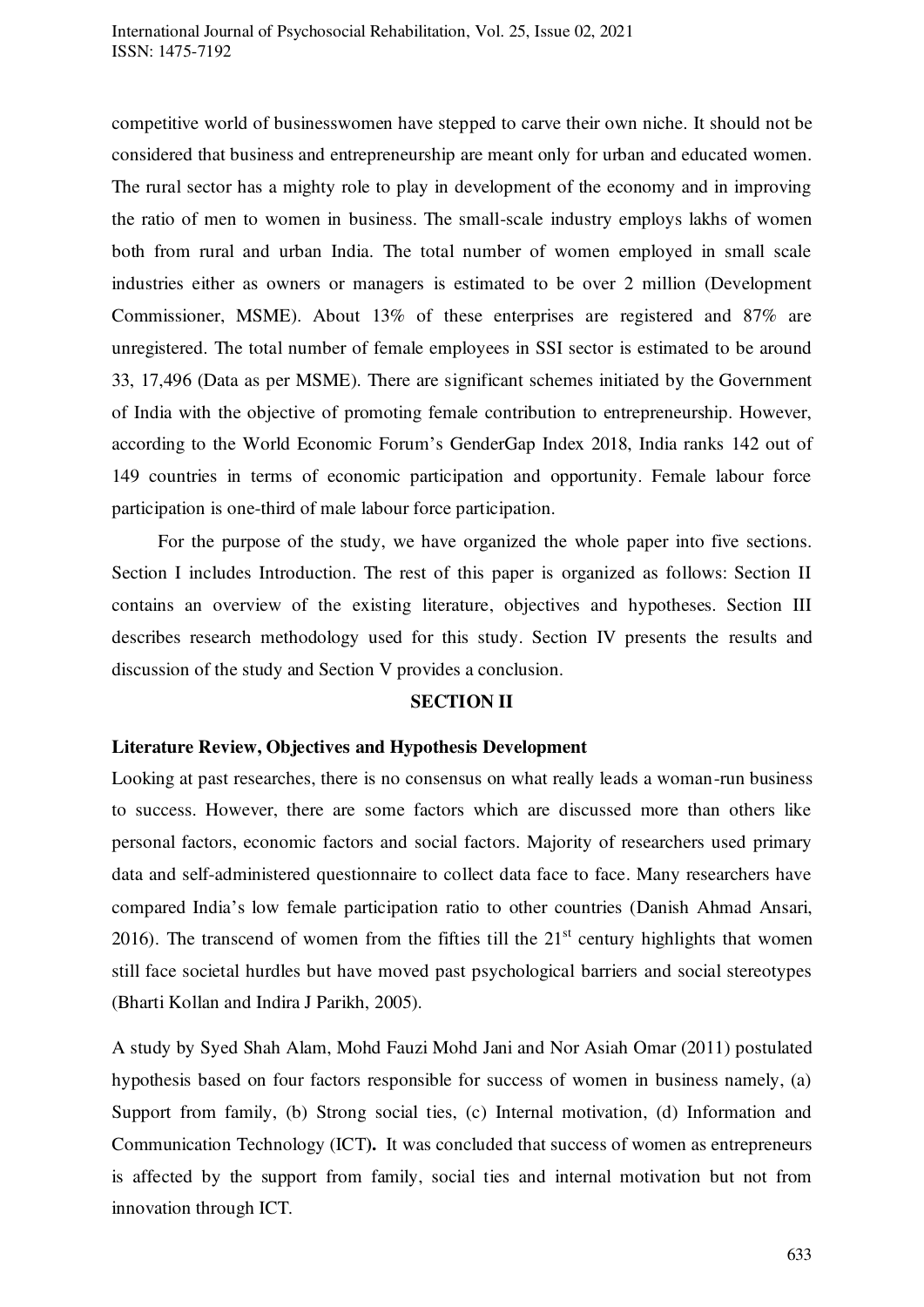In an article by Seema Johar "A study on the Development of Women Entrepreneurship in Ghaziabad, UP, India (2015)", 43% of the women accepted that their husband motivates them to become an entrepreneur. 94% of the respondents opined that after becoming an entrepreneur their self- confidence skyrocketed. Whereas the paper by E. Holly Buttner "Female entrepreneurs: How far have they come? (1993)", shows that men often have economic reasons for becoming entrepreneurs, whereas women cite family reasons.

A study by Dr V. Basil Hans in the paper "Women entrepreneurship in India- changes and challenges (2018)" proved that there was no significance difference between entrepreneurs of rural and urban India regarding proprietary ownership. An investigation carried out by Ranbir Singh and O.P. Monga (2014) along similar lines suggests that only 29.3% women are aware of the various government schemes and financial institutions that aid women entrepreneurs leading to under-utilization of resources.

The objective of our study is to find out whether there is any significant difference between the perception of success factors for educated and uneducated women entrepreneurs, among other objectives. Previous studies have found that there might be inconsistency in how uneducated entrepreneurs view success factors and how educated entrepreneurs view it. Studies also show that most educated individuals prefer high-end desk jobs over starting their own ventures (Mary Suganthi Bai J, 2014). Studies have also found that females are more likely to benefit from education and apply it in their business than their male counterparts (Van Der Sluis, Van Praag and Vijverberg 2008). A study by Frédéric Meunier, Yulia Krylova and Rita Ramalho suggests that economies where women have obtained higher number of years of formal education are alsocharacterized by relatively high numbers of new female entrepreneurs.

#### **Objectives**

The target population is the women entrepreneurs based permanently in Kolkata city. The primary focus of this research is to study the success factors of women entrepreneurs which might lead further researchers to condense the gender gap. The objectives laid down for the research are:

- To identify and study the success factors of women entrepreneurs in Kolkata, India.
- To identify the differences, if any, between the perception of success factors by educated and uneducated entrepreneurs
- To examine the challenges faced by women entrepreneurs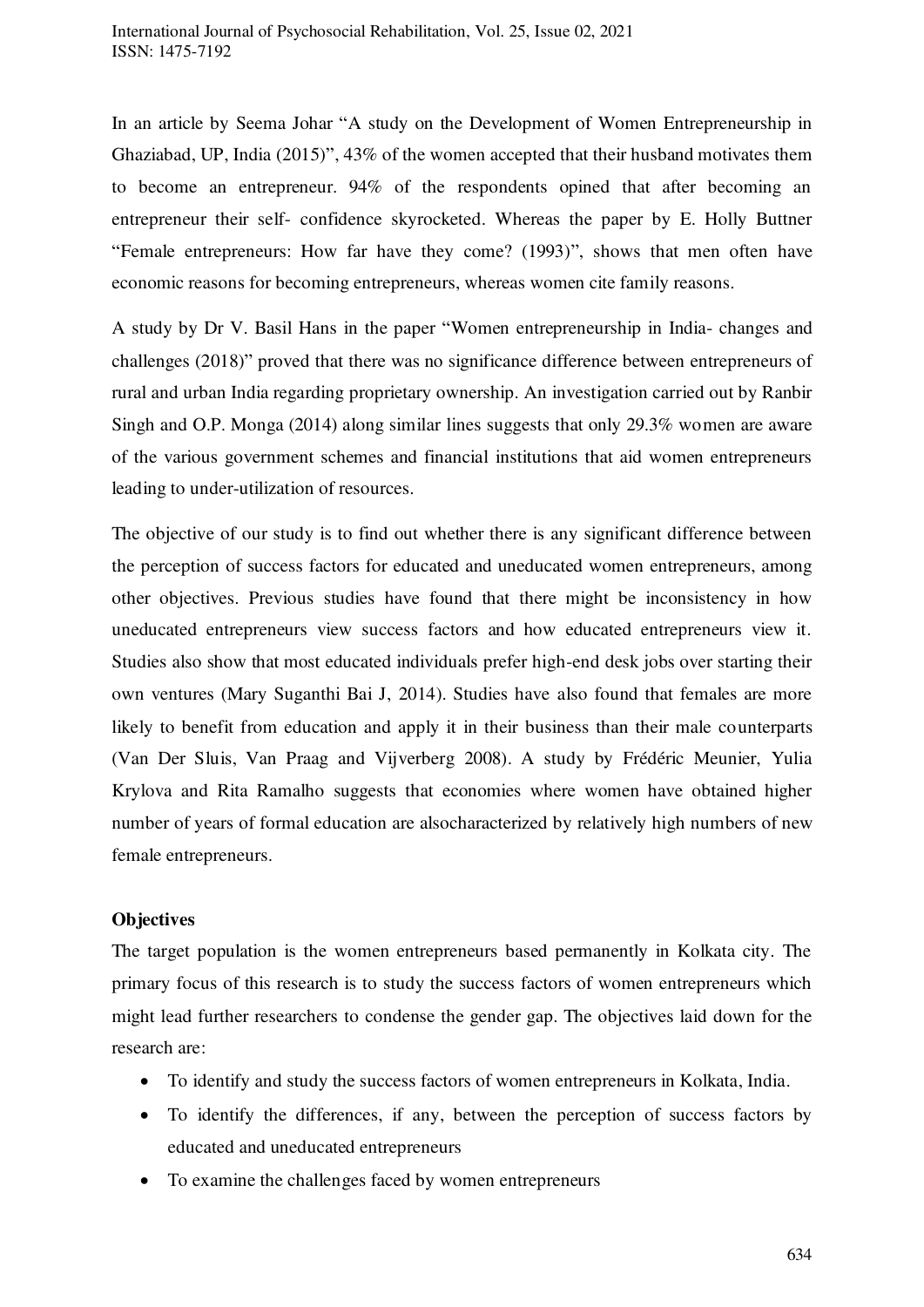To analyze the motivating and compelling factors faced by women for starting a business

#### **Hypothesis of the Study**

For the purpose of the study, the hypothesis which will be tested is as follows:

Null Hypothesis H<sub>0</sub>: There is no significant difference between the perception of uneducated women entrepreneurs and educated women entrepreneurs with respect to the success factors critical to business.

The null hypothesis is established on the pedestal that successful businesses are run by both educated and uneducated women given that they have the requisite skill set to nurture and sustain the business. The said hypothesis will be tested in MS-excel by using t-test assuming unequal variance.

#### **SECTION III**

#### **Research Methodology**

#### **i) Research Method**

The study has been conducted by quantitative research methodology. This is a very controlled method of research. Data is collected following a structured process and then converted to numerical data for further analysis. The study is exploratory in nature.

#### **ii) Study Site**

The unit of analysis for this study is women entrepreneurs in Kolkata. Kolkata is the capital of West Bengal and the largest city in the state. West Bengal has the highest number of women entrepreneurs in the country as per a report published by Micro, Small and Medium Enterprise Ministry in 2019. The study was conducted from December 2019 to March 2020 in Kolkata.

#### **iii)Population and Sampling**

The population of the research consists of small and medium scale business based in the main city of Kolkata, India whose ownership and control lies majorly (more than 51% ownership) with women. The sampling criterion was to pursue women entrepreneurs who are not just a "face" to the business but are the actual decision makers. For the study, we used nonprobability sampling technique. Samples were selected through convenience sampling and snow-ball sampling. The first five entrepreneurs were selected on convenience sampling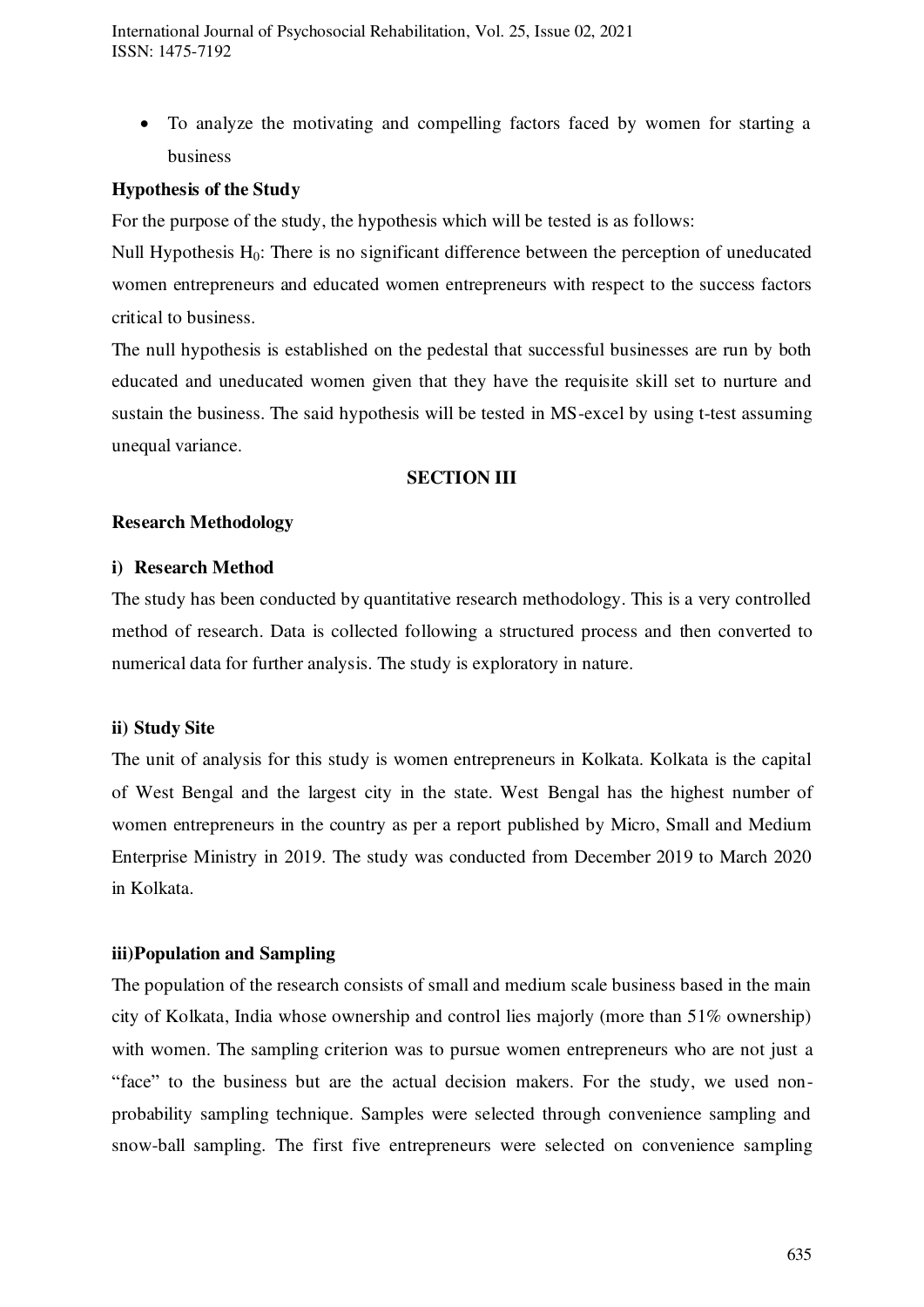technique, then certain women entrepreneurs referred other entrepreneurs and we reached out to those entrepreneurs who were easily accessible.

#### **iv)Instrument and Data Collection**

The survey instrument is a structured five-part Questionnaire prepared particularly for the purpose of this study based on previous literature. All the questions in the questionnaire were close ended so that they can be easily converted to numerical values to compute results. Part 1 covered demographic questions and Part 2 covered the business profile of the respondent. In part 3 of the questionnaire, there were a total of 28 challenges mentioned, divided into appropriate heads. Entrepreneurs could select as many challenges as they faced. In part 4 of the questionnaire, a five-point Likert scale was used to determine the importance of each success factor. Entrepreneurs had to rate the factors ranging from 1 to 5 on the scale where 1 is unimportant and 5 implied extremely important. In part 5 of the questionnaire, entrepreneurs ranked the elements of push factors from 1 to 5. Similarly, entrepreneurs ranked the pull factors from 1 to 6 in order of significance. The raw data was checked for inconsistencies like omissions, incomplete information and unclear responses. 34 samples were rejected in the process and the remaining 92 were tabulated serially in ms-excel as per appropriate heads. Data was analysed in MS-excel for calculating percentages, frequencies, mean, standard deviation, and two tailed t-test.

#### **SECTION IV**

#### **Results and Discussion**

#### **i) Descriptive Statistics**

According to the analysed data, 67 out of 92 women are below 40 years of age, representing 73% of the surveyed women which implies that our study has a young concentration of women. Majority of women (60.9%) i.e. 56 started their business by investing a capital of less than or equal to INR 1,00,000 while 39.1% of these women had an initial investment of more than INR 1,00,000. 66.3% of participating women are Hindu while 18.43% are Muslims, which are the two most practiced religions in the city of Kolkata. They data implies that most of highly educated women prefer to work as professionals as salaried individuals rather than starting their business. We have only 18 women who are post-graduates and only 1 PhD holder which is 20.6% of the total sample. We can infer that most women entrepreneurs lack higher education. Only 3 out of 92 women said that their financial position has not improved after starting their own venture. All these women have educational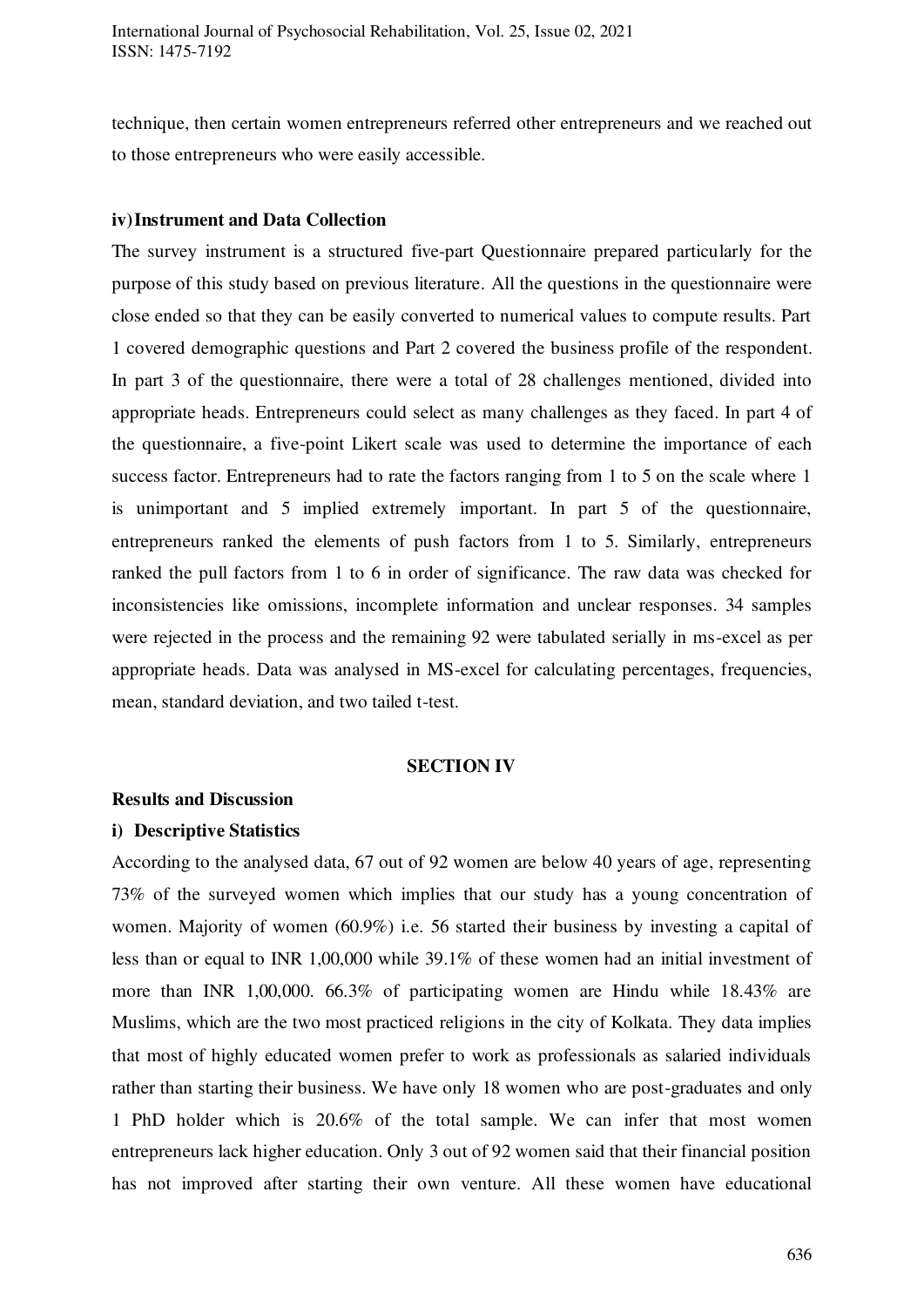qualification of standard  $10<sup>th</sup>$  or less. Data analysis suggests that majority of the women are engaged in the business of Garments retailing, tailoring, manufacturing handicrafts and bakery.

#### **ii) Critical Success Factors**

The respondents were asked to rank each success factor from 1 to 5 on a Likert scale, 1 being "unimportant" and 5 being "extremely important". Personal attributes such as management skills, hard work, skillset and risk-taking ability was considered the most important success factors by women entrepreneurs with a mean score of 4.42 out of 5. Social factors like gender, education and age come second with 4.29. Technological advancements are also crucial as per the surveyed women with a mean score of 3.73. Political factors like economic stability, trade regulations and corruption are not considered vital to success (3.20). Economic factors like recession, inflation, exchange rates and GDP are considered least important as a factor contributing towards success of a business (3.12).

#### **iii)Perception of success factors by educated and uneducated entrepreneurs**

A two-tailed t-test was conducted assuming unequal variance. According to our null hypothesis, there is no significant difference between educated businesswomen and uneducated businesswomen on the perception of success factors. In all the cases, we fail to accept the null hypothesis because the calculated value of p is less than  $0.05$  i.e.  $p \le 0.05$ . Thus, we accept our alternate hypothesis and conclude that there is significant difference between perception of success factors by educated and uneducated entrepreneurs. In our survey, there are 56 entrepreneurs who are college pass-out or above and 36 who are educated till higher secondary or lower. Thus, the ratio of educated to uneducated is 61:39. Both educated and uneducated women view "personal attributes" (4.61) (4.11) as the most important factor responsible for the success of a business. The second most important success factor is "social factors" (4.48) (4.00). There is stark difference between the mean response of educated (4.29) and uneducated (2.86) about the perception of "technological factors". The factor which is perceived as least important by educated entrepreneurs is "economic factors" but in the case of uneducated entrepreneurs it is "political factors".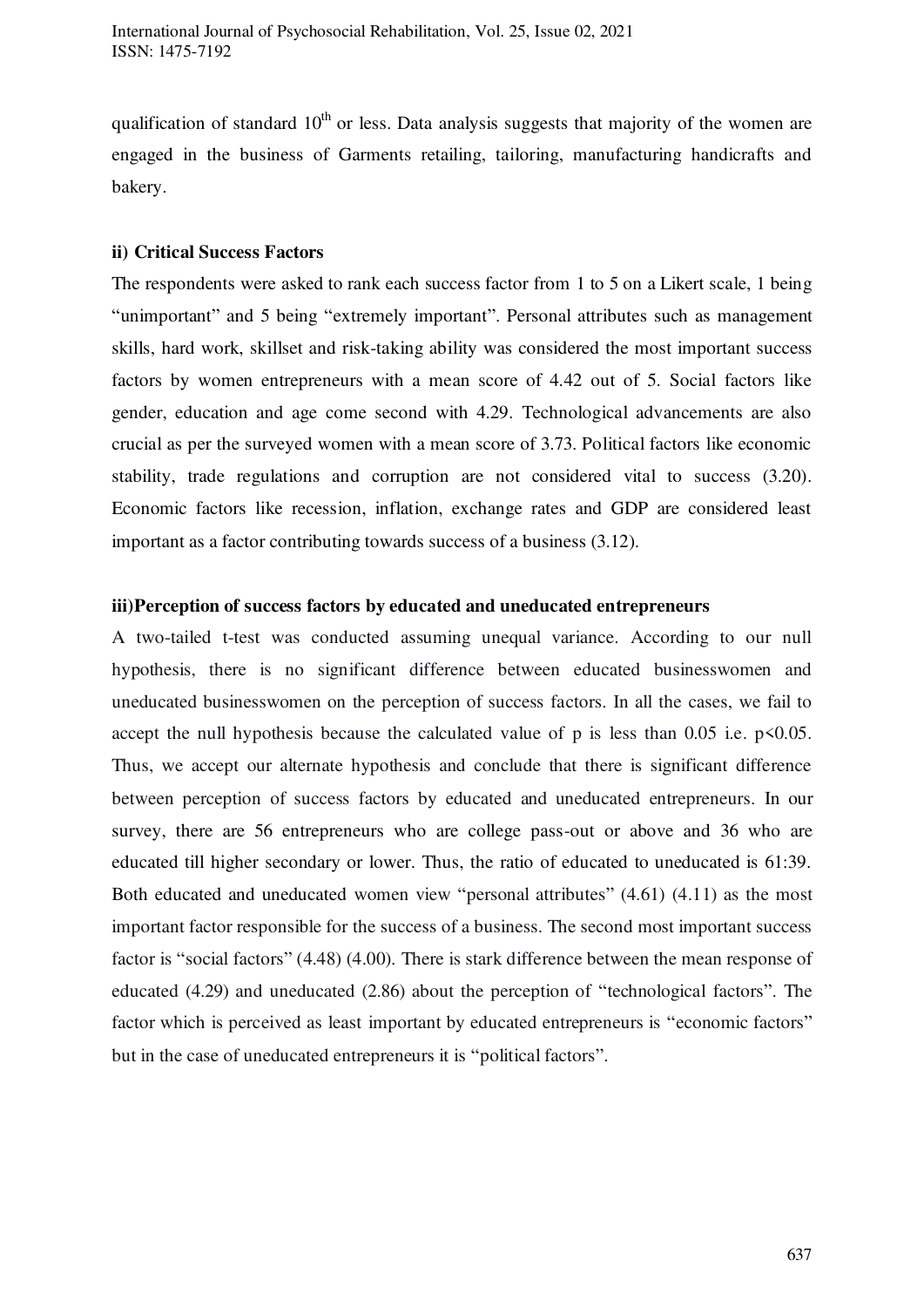| <b>Serial</b>  |                            | <b>Educated</b> | <b>Uneducated</b> | <b>Total</b> |                |
|----------------|----------------------------|-----------------|-------------------|--------------|----------------|
| No.            | <b>Success factors</b>     | mean            | mean              | mean         | <b>P-value</b> |
|                | <b>Personal Attributes</b> | 4.61            | 4.11              | 4.42         | 0.00019        |
| $\overline{2}$ | <b>Political Factors</b>   | 3.54            | 2.67              | 3.20         | 0.0000383      |
| 3              | <b>Economic Factors</b>    | 3.38            | 2.72              | 3.12         | 0.00438        |
| $\overline{4}$ | <b>Social Factors</b>      | 4.48            | 4.00              | 4.29         | 0.000279       |
|                | Technological              |                 |                   |              |                |
| 5              | <b>Factors</b>             | 4.29            | 2.86              | 3.73         | 0.000021       |

### **Table 1: Perceived success factors (in Mean scores) of Educated vs. uneducated entrepreneurs**

Source: Authors' own calculation

(5=extremely important, 4=very important, 3=can't determine, 2=not very important, 1=unimportant)

#### **iv)Challenges faced by women in business**

There were 28 challenges listed in the questionnaire were divided into five heads namely personal, social, financial, product-related and institutional. Majority of women faced fear of failure (72%). Maintaining work-life balance was also of the hurdles faced by maximum women (68%). Other major challenges faced were Competition in market, lack of selfconfidence, male dominance and lack of risk bearing ability. Least number of women faced the challenge of procuring raw materials (20%), high cost of technological acquisition (22%), poor retention of employees (23%) and improper stocking technique (24%).

#### **v) Push and Pull Factors**

The questionnaire was prepared in a manner that entrepreneurs had to rank the motivating factors and compelling factors from 1 to 5 with 1 being the most important motivating or compelling factor and 5 being the least motivating or compelling factor to start a business. As per the data, women entrepreneurs consider "economic independence" as the most significant factor that motivates them to start their own business. This is followed by "use of personal skills" at rank 2 (15.6%), and "recognition" at rank 3 (15.4%). Financial independence is evidently most motivating factor for them to pursue entrepreneurship. The factor that is least motivating to them is "family business tradition" and "Success of other entrepreneurs".

The factor that "pushed" women to start new ventures is the fact that they had "no other alternative" and "Unemployment" (27.36%). Similar results were found by Kumar (1999)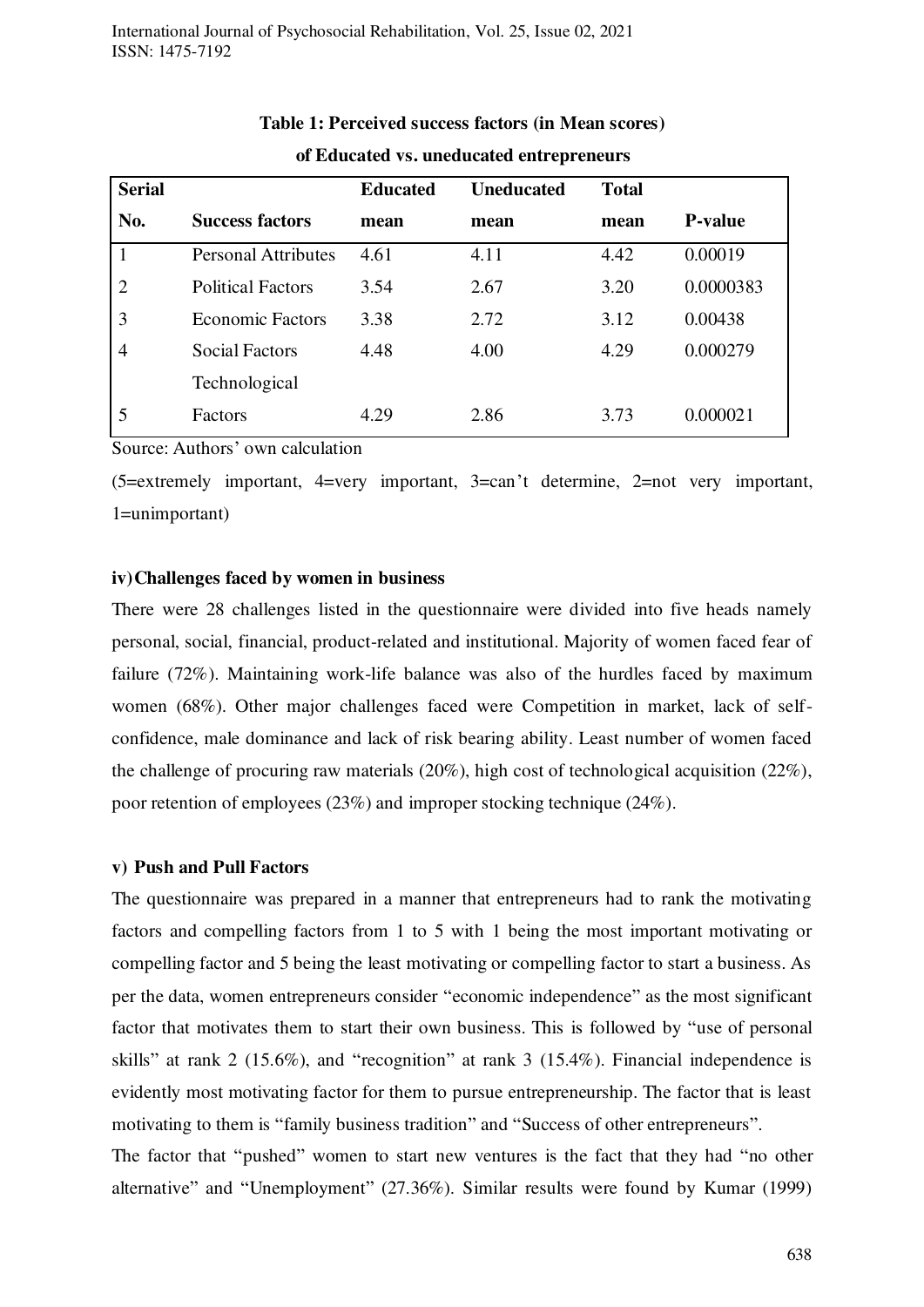and Mamun (2000). "Family hardship" is at rank 3 with 17.39%. "Lack of higher education" is not the most crucial factor forcing women to set up a business (14.13%). Only 13.5% women were dissatisfied from previous job, so they decided to quit and start their business.

#### **SECTION V**

#### **Conclusion**

This study was conducted with the intention to identify and examine the factors responsible for success of business owned and controlled by women in India. The study was conducted in urban Kolkata with 92 women entrepreneurs being interviewed. The samples were collected mainly by non-probability snow-ball sampling technique and convenience sampling. It was concluded that personal attribute is the most crucial factor. We found that the perception of educated women differ from uneducated ones regarding all five success factors is different. Women run businesses face significant challenges as compared to men. We can infer that women face gender discrimination, are bothered by male dominance, and are pushed into entrepreneurship due to unemployment.

#### **Reference**

- 1. A.K. Mohideen and P. Vinoth, "Entrepreneurial Success Factors- A Study among Indian Entrepreneurs" Indian Journal of Applied Research, vol. 3 Issue 6 ISSN – 2249 – 555X, pp. 309-313, (2013).
- 2. Bharti Kollan and Indira Parikh, "A Reflection of women in entrepreneurial world", Working paper no. 2005-08-07, Indian Institute of Management, Ahmedabad (2005).
- 3. Danish Ahmad Ansari, "Women Entrepreneurship in India (An Empirical Study)", AEIJST, vol. 4, Issue 4 ISSN – 2348 – 6732, (2016).
- 4. Indira Parikh and Mahruk Engineer, "Women in Management A movement from fifties to next millennium", Working paper No. 99-12-00, Indian Institute of Management, Ahmedabad, December (1999).
- 5. Sandip Sarker and Mollika Palit, "Determinants of Success Factors of Women Entrepreneurs in Bangladesh – A study based on Khulna Region", Business and Economic Research Journal, vol. 4, no. 2, pp. 237-250, (2014).
- 6. Thiloshini Govindasamy, "Critical success factors of Indian entrepreneurs in Tshwane metropolitan area", Gordon Institute of Business Science, University of Pretoria, (2010).